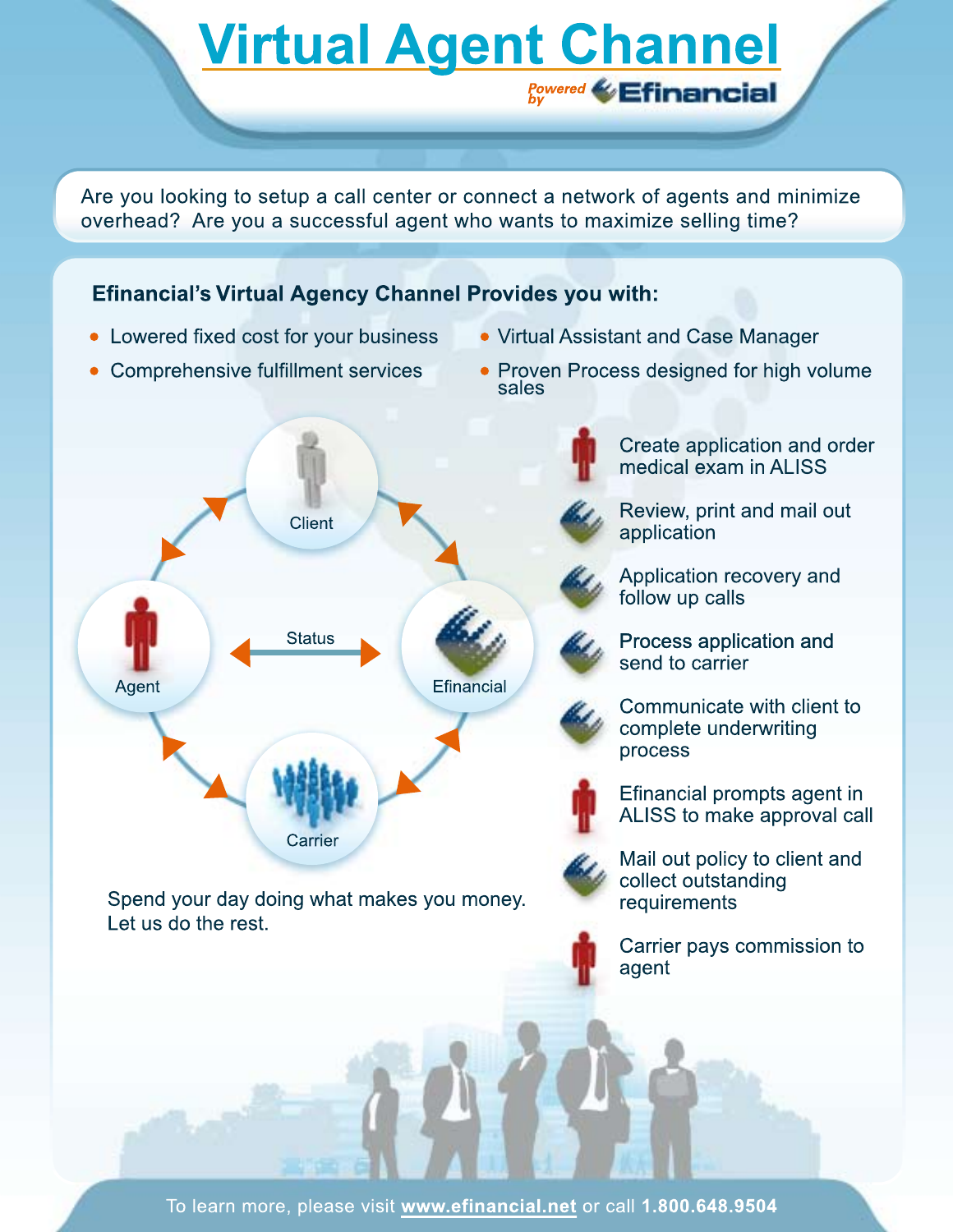# Fax all pages back to 1-800-354-5030

# **EFINANCIAL VIRTUAL AGENT AGREEMENT**

This Virtual Agent Agreement ("Agreement") is entered into by and between Efinancial, Inc., a Nevada corporation ("Efinancial") and the agent named below ("Agent"), and is effective as of the later of the dates appearing on the signature page hereof.

| <b>AGENT NAME</b> (last, first, middle initial) |            |                      | <b>SSN / TAX ID NUMBER</b> |
|-------------------------------------------------|------------|----------------------|----------------------------|
| <b>CORPORATION NAME</b> (if applicable)         |            |                      |                            |
| <b>ADDRESS</b>                                  |            | <b>CITY</b>          | ZIP.<br><b>STATE</b>       |
| <b>PHONE</b>                                    | <b>FAX</b> | <b>EMAIL ADDRESS</b> |                            |

#### **RECITALS**

A. Efinancial is in the business of soliciting, underwriting, processing and otherwise administering insurance policies and has developed an order fulfillment system whereby agents may solicit insurance policies to be processed by Efinancial (the "Efinancial System").

B. Agent is in the business of soliciting and processing insurance policies and desires to utilize the Efinancial System in connection with such business; and Efinancial desires to retain Agent's services to solicit insurance policies utilizing the Efinancial System.

NOW, THEREFORE, in consideration of the mutual promises and covenants set forth herein, and for good and valuable consideration, the receipt of which is hereby acknowledged, the parties agree as follows:

#### **AGREEMENT**

1. Agent's Obligations. Agent hereby agrees to fulfill the obligations set forth in this Agreement, including but not limited to the following:

1.1. Best Efforts. Agent shall dedicate his or her commercially reasonable best efforts to solicit and process insurance policies using the Efinancial System, including but not limited to the following: completion of insurance applications; scheduling paramed examinations; communication with applicants and Efinancial regarding status of applications; obtaining acceptable placement ratios; and updating of information Efinancial's ALISS system.

1.2. Laws, Regulations and Rules. Agent shall comply with all federal, state and local laws, regulations and rules applicable to Agent's solicitation of insurance policies, and all rules, policies and procedures and standards which are provided to Agent by any insurance carrier with which Efinancial has a relationship (each, an "Efinancial Carrier"). Agent shall hold the appropriate insurance licenses in all applicable states.

1.3. Marketing Materials. Agent agrees to use only Efinancial approved co-branded marketing materials to solicit insurance policies.

1.4. Email Usage Policy. Agent acknowledges that it has received a copy of the Efinancial Email Usage Policy, attached hereto as Exhibit A and incorporated herein by this reference, and agrees to comply with all of the provisions set forth therein.

1.5. Agent Manual. Agent acknowledges his or her receipt of the Efinancial Virtual Agency Channel Agent Manual, attached hereto as Exhibit B and incorporated herein by this reference, and agrees to comply with all of the provisions set forth therein.

2. Efinancial's Obligations. Efinancial hereby agrees to fulfill the obligations set forth in this Agreement, including but not limited to the following:

2.1. Email Account. Promptly after execution of this Agreement, Efinancial shall assign to Agent an Efinancial email address to be used in the performance of Agent's obligations under this Agreement. Efinancial shall not terminate or otherwise restrict Agent's access to such email account except upon a material breach by Agent of the Email Usage Policy or any other provision of this Agreement.

2.2. ALISS System. Promptly after execution of this Agreement, Efinancial shall assign a user account in the ALISS system to enable Agent to perform his or her obligations under this Agreement. Efinancial shall not terminate or otherwise restrict Agent's access to the ALISS system except upon a breach by Agent of any provision of this Agreement.

2.3. Marketing Materials. Efinancial will provide co-branded marketing materials to Agent to be used in the performance of Agent's obligations hereunder.

2.4. Fulfillment Services. Efinancial agrees to use its best efforts to process and otherwise administer insurance applications solicited and submitted by Agent, including but not limited to the delivery and retrieval of applications from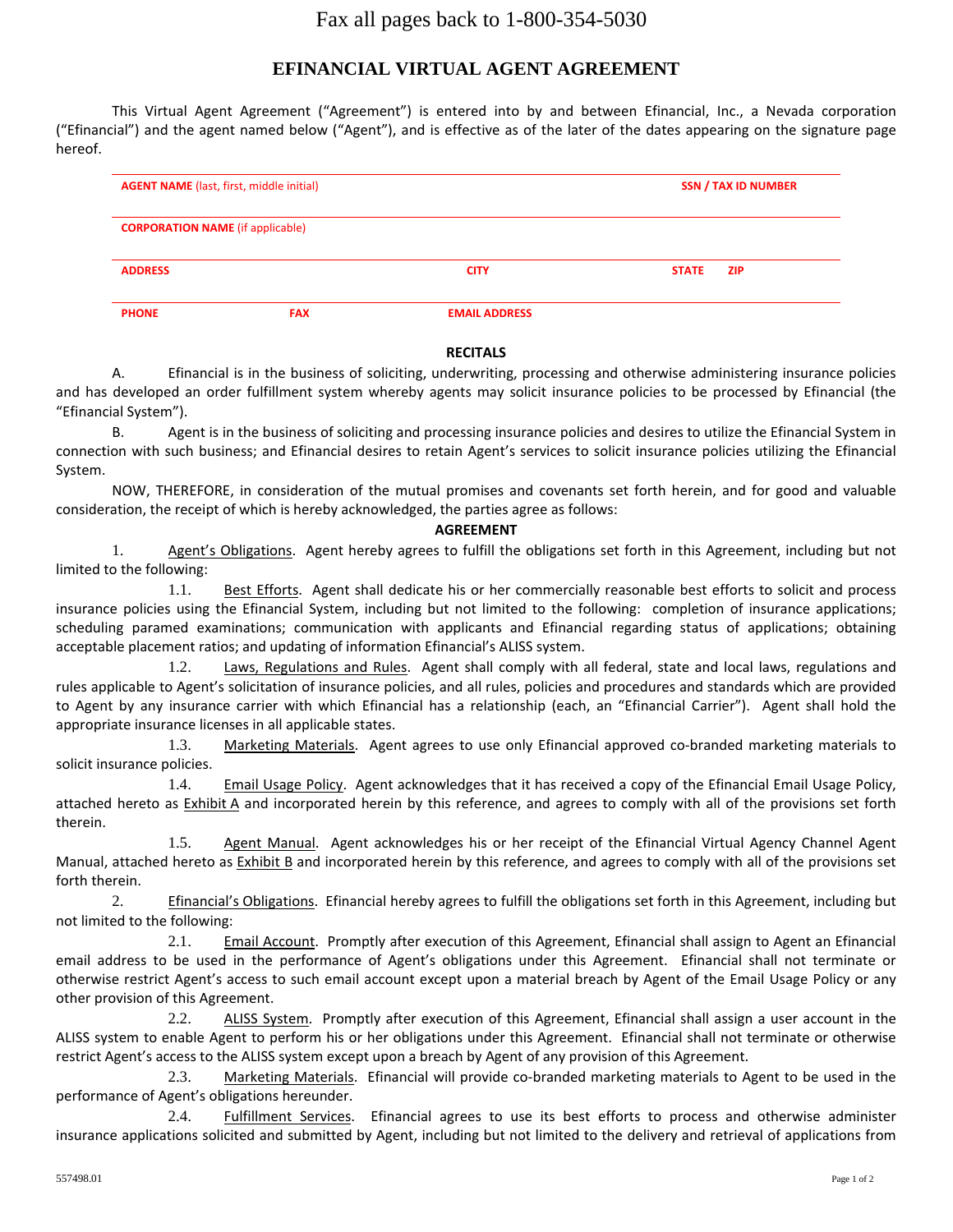applicants; submission of applications to Efinancial Carriers; correspondence with applicants to complete applications; delivery of policies to applicants; and documentation of case status in ALISS and communication of status to applicants.

3. Independent Contractor. Agent shall be an independent contractor and shall have no authority to bind Efinancial. Nothing contained in this Agreement shall be deemed or construed by the parties hereto or by any third person to create the relationship of principal and agent or partnership or joint venture or of any association between any of the parties hereto other than independent contracting parties. Agent shall not represent himself or herself as having any relationship with Efinancial other than an independent contractor. Agent shall have no claim against Efinancial for vacation pay, sick leave, retirement benefits, social security, worker's compensation, health or disability benefits, unemployment insurance benefits, or employee benefits of any kind.

4. Compensation. Efinancial shall have no obligation to pay any compensation to Agent for the placement of insurance policies pursuant to this Agreement. Agent shall be compensated directly by Efinancial Carriers pursuant to terms of separate agreements between Agent and such Efinancial Carriers.

5. Termination. This Agreement may be terminated by either party for any or no reason upon thirty (30) days' written notice to the other party. In the event that Agent's license is terminated by any state, or any Efinancial Carrier terminates its relationship with Agent, Efinancial may, in its sole discretion, terminate this Agreement upon written notice to Agent.

6. Indemnification. Agent shall indemnify, defend, protect, and hold harmless Efinancial, to the fullest extent permitted by law, from and against any and all claims, demands, obligations, losses, causes of action, costs, damages, expenses and liabilities (including without limitation court costs and reasonable attorneys' fees) incurred by Efinancial arising from or relating to Agent's breach of any provision of this Agreement or any negligence, willful misconduct or gross negligence of Agent. Upon receiving notice of any action or claim brought or asserted against Efinancial for which indemnity is sought pursuant to this paragraph, Agent shall promptly assume the defense of such action or claim and be responsible for all expenses related thereto. Notwithstanding the foregoing, Efinancial may retain its own legal counsel and shall be entitled to reimbursement by Agent of all reasonable legal fees, costs and expenses incurred in the defense of such action or claim.

7. Representations and Acknowledgements of Agent. Agent hereby represents and warrants to Efinancial that he or she has never been convicted of a federal or state felony involving dishonesty or breach of trust, except as previously disclosed to Efinancial. Agent acknowledges that Efinancial will not provide Errors and Omissions coverage and Agent is responsible for obtaining such coverage for himself or herself. Agent acknowledges that it is Agent's own responsibility to understand the products, commission schedules, commission chargeback provisions and other features and benefits pertaining to the Efinancial Carriers whose policies Agent may solicit, and to understand and comply with all applicable insurance solicitation laws and consumer protection laws.

8. Confidentiality. Agent agrees that he or she will not use or disclose any nonpublic personal information, including but not limited to financial or health information about applicants or holders of insurance policies ("Protected Information"), except as provided in this Agreement. Agent will treat all Protected Information as confidential and shall allow Agent's employees, agents and representatives access to Protected Information only on a "need to know" basis. Agent and Agent's employees, agents and representatives shall not use or disclose Protected Information except as necessary to perform Agent's obligations under this Agreement or as otherwise permitted under federal and/or state regulations and legislation.

9. Assignment. This Agreement shall not be assigned, transferred, subcontracted, sublicensed or delegated in whole or in party by Agent without prior written consent of Efinancial. Efinancial shall be absolutely free to assign, transfer, subcontract, sublicense or delegate its rights and obligations under this Agreement, whether in whole or in part.

10. Miscellaneous. This Agreement contains the entire agreement of the parties with respect to the subject matter hereof, and may not be changed, amended, modified or terminated except by an instrument in writing signed by Efinancial and Agent. This Agreement may be signed in counterparts, any one of which shall be deemed to be an original. This Agreement shall be governed by, construed and enforced in accordance with the internal laws of the State of Washington, without giving effect to principles and provisions thereof relating to conflict or choice of laws irrespective of the fact that any one of the parties is now or may become a resident of a different state. If any provision of this Agreement is deemed to be invalid, illegal or unenforceable, such provision shall be considered severed from the rest of this Agreement and the remaining provisions shall continue in full force and effect as if the invalid provision had not been included.

IN WITNESS WHEREOF, the parties hereto have caused this Agreement to be duly executed as of the later of the dates set forth below.

| <b>AGENT</b>      |             | <b>EFINANCIAL, INC.</b> |      |
|-------------------|-------------|-------------------------|------|
|                   |             |                         |      |
| <b>SIGNED</b>     | <b>DATE</b> | SIGNED                  | DATE |
| <b>PRINT NAME</b> |             | PRINT NAME              |      |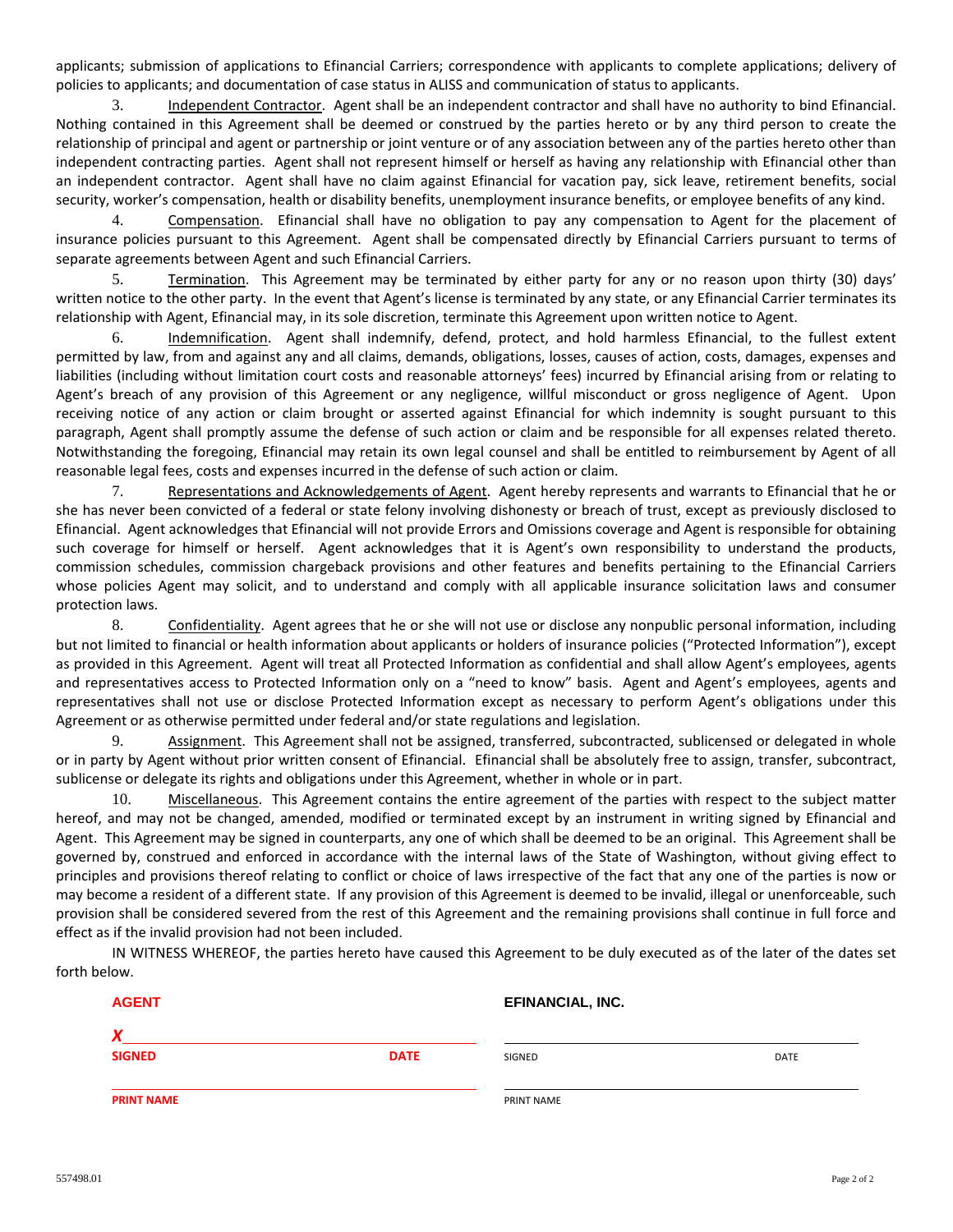## **Exhibit A Efinancial Virtual Agent Email Usage Policy**

Use of email by Virtual Agents of Efinancial is permitted and encouraged where such use supports the goals and objectives contained in the Virtual Agent Agreement.

However, EFinancial has a policy for the use of email whereby the agent must ensure that they:

- comply with current legislation
- use email in an acceptable way
- do not create unnecessary business risk to Efinancial by their misuse of email

#### **Unacceptable Email Behaviour**

The following list outlines some unacceptable emailing behaviour. This is not intended to be an exhaustive list. If you have a question regarding a specific situation you are unsure about, please discuss it with your Efinancial representative.

- forwarding of company confidential messages to external locations distributing, disseminating or storing images, text or materials that might be considered indecent, pornographic, obscene or illegal
- use of email account communications systems to send chain letters
- distributing, disseminating or storing images, text or materials that might be considered discriminatory, offensive or abusive, in that the context is a personal attack, sexist or racist, or might be considered as harassment
- accessing copyrighted information in a way that violates the copyright
- breaking into another agent's system or unauthorized use of a password/mailbox
- broadcasting unsolicited personal views on social, political, religious or other non‐business related matters
- undertaking deliberate activities that internal EFinancial staff effort or networked resources
- introducing any form of computer virus or malware into the corporate network

#### **Monitoring**

EFinancial accepts that the use of email is a valuable business tool. However, misuse of this facility can have a negative impact upon agent productivity and the reputation of the business. All messages sent and received through this platform may be subject to discovery and subpoena in any legal action.

In addition, email resources are provided for business purposes. Therefore, Efinancial maintains the right to examine any systems and inspect any data recorded in those systems. In order to ensure compliance with this policy, Efinancial also reserves the right to use monitoring software in order to check upon the use and content of emails.

IN WITNESS WHEREOF, the parties hereto have caused this Agreement to be duly executed as of the later of the dates set forth below.

| <b>AGENT</b> |                | <b>EFINANCIAL, INC.</b> |        |                                                                            |  |
|--------------|----------------|-------------------------|--------|----------------------------------------------------------------------------|--|
|              |                |                         |        |                                                                            |  |
|              | <b>SIGNED</b>  | <b>DATE</b>             | SIGNED | DATE                                                                       |  |
|              |                | <b>PRINT NAME</b>       |        | PRINT NAME                                                                 |  |
| I WANT       | / I DON'T WANT |                         |        | an EFinancialDirect.net email address (e.g. GeorgeL@EFinancialDirect.net). |  |

### Please initial your email choice above.

# **Exhibit B**

### **Virtual Agent Manual – Sent upon receipt of executed documents at Efinacial.**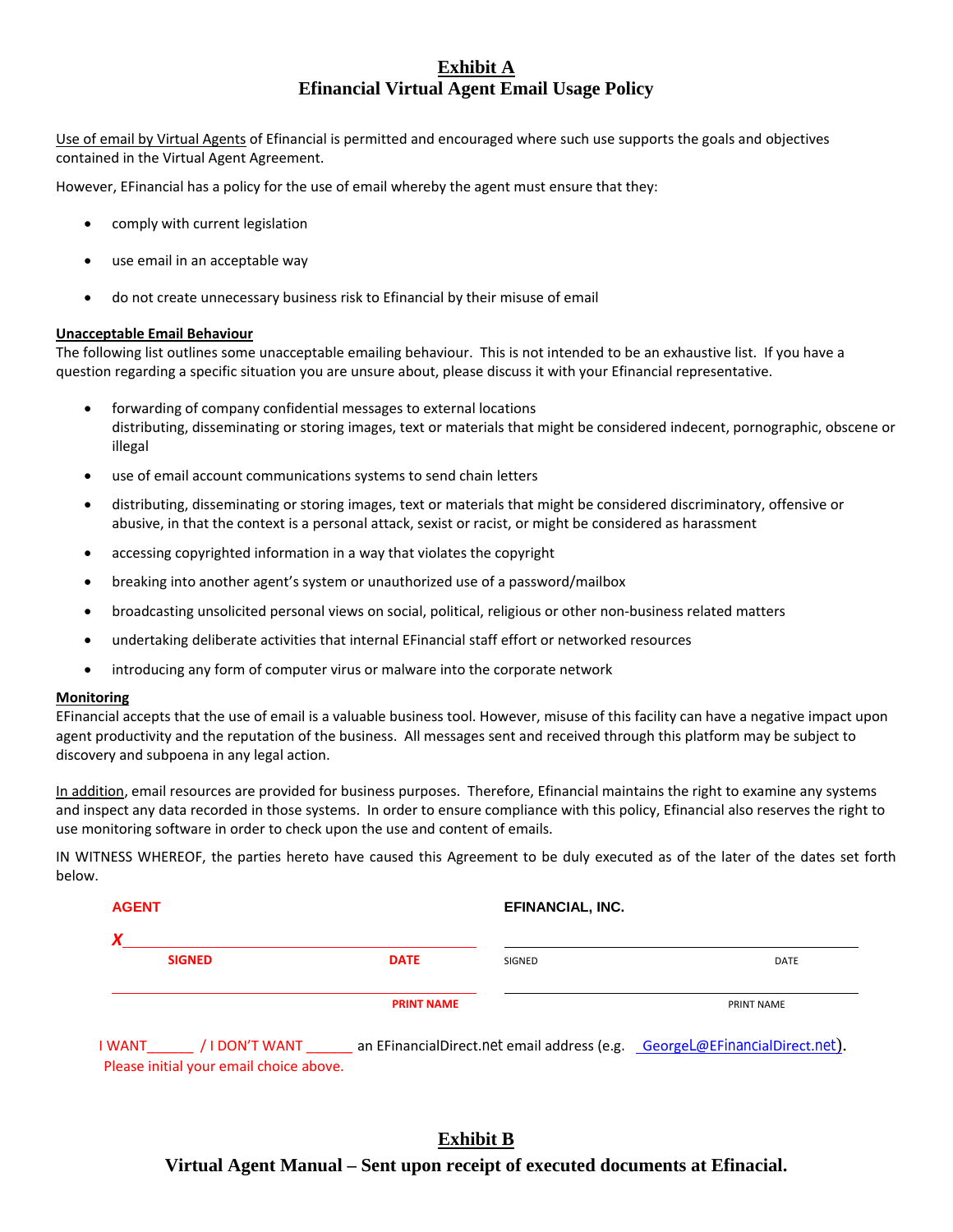## **OVERRIDE ADDENDUM TO EFINANCIAL VIRTUAL AGENT AGREEMENT**

This Override Addendum ("Addendum") to the Efinancial Virtual Agent Agreement is entered into by and between Efinancial, Inc., a Nevada corporation ("Efinancial") and the agent named below ("Agent"), and is effective as of the Effective Date specified below.

**AGENT NAME** (last, first, middle initial) **SSN / TAX ID NUMBER**

**CORPORATION NAME** (if applicable)

#### **RECITALS**

A. Efinancial and Agent are parties to a Virtual Agent Agreement ("Agreement"), dated \_\_\_\_\_\_\_\_\_\_\_\_\_\_\_\_\_\_\_, the terms of which are incorporated herein by this reference.

B. Agent has been appointed or expects to be appointed by one or more Efinancial Carriers whose commission structures differ from those of other Efinancial Carriers, necessitating a separate commission structure as between Efinancial and Agent in respect of such carriers (referred to herein as "Override Carriers").

Efinancial and Agent desire to enter into this Addendum to set forth their respective rights and obligations in respect of commissions arising from insurance policies serviced by Override Carriers. This Addendum supersedes the Agreement with respect to the subject matter contained herein; in the event of any conflict between the provisions of the Agreement and this Addendum, the provisions of this Addendum shall control.

NOW, THEREFORE, in consideration of the mutual promises and covenants set forth herein, and for good and valuable consideration, the receipt of which is hereby acknowledged, the parties agree as follows:

#### **AGREEMENT**

1. Term. This Addendum shall be effective as of the Effective Date set forth above, and shall continue until Efinancial and Agent have fulfilled all of their respective obligations arising hereunder.

2. Defined Terms. All capitalized terms used but not defined in this Addendum shall have the meanings set forth in the Agreement. In addition, the following terms shall have the following respective meanings:

2.1. "Override Policy" shall mean any policy serviced by an Override Carrier.

2.2. "Carrier Commission" shall mean, for each Override Policy, the amount paid by the applicable Override Carrier to Efinancial as consideration for placing such Override Policy.

2.3. "Override Commission" shall mean, for each Override Policy, the advance against the Carrier Commission paid by Efinancial to Agent. Override Commissions paid by Efinancial to Agent shall be an indebtedness of Agent to Efinancial.

3. Override Commissions.

3.1. Accrual of Override Commissions. For each Override Policy placed in force by Agent, Efinancial shall advance to Agent an Override Commission on the Net First Year Commissionable Premium (defined on Schedule A), determined as set forth on Schedule A, attached hereto and incorporated herein by this reference, as amended from time to time.

3.2. Limit on Override Commissions. The maximum Override Commission advanced by Efinancial shall be \$2,000 per Override Policy placed in force by Agent. Any commission amount due to Agent that is over \$2,000 shall be paid by Efinancial to Agent only after the Carrier Commission for such Override Policy has been received by Efinancial from the applicable Override Carrier.

3.3. Chargebacks. In the event that an Override Policy placed by Agent terminates for any reason, and a chargeback of some or all of the Carrier Commissions (a "Chargeback") for such Override Policy results, Agent shall reimburse Efinancial in the amount of such Chargeback. All Chargebacks will be deducted from the amount payable by Efinancial to Agent in the month that such Chargebacks are received by Efinancial.

3.4. Monthly Statements; Payment of Override Commissions. On or before the 25<sup>th</sup> day of each month, Efinancial shall deliver to Agent an itemized statement setting forth all Override Commissions, Carrier Commissions and Chargebacks for the previous month, together with a check in the amount of all accrued Override Commissions minus Chargebacks.

3.5. Negative Balances. In the event that total amount of Chargebacks is greater than the amount of Override Commissions in any given month, the negative balance will be applied to the next monthly statement. If, after one month, Agent's accrued Override Commissions do not offset the negative balance, Agent shall reimburse Efinancial for the amount of such negative balance within 30 days of receiving the monthly statement from Efinancial. Payment may be by company check, cashier's check, money order or credit card. Any negative balance outstanding after payment is due shall accrue interest at a rate of eight percent (8%) per year. All payments on the negative balance will be applied first to pay interest and then to reduce the negative balance. Agent shall be responsible for all costs and expenses incurred by Efinancial in recovering any negative balance, including attorney's fees and court costs. Such costs and expenses shall be added to the negative balance of and shall accrue interest at eight percent (8%) per year.

IN WITNESS WHEREOF, the parties hereto have caused this Addendum to be duly executed as of the Effective Date.

AGENT **AGENT EFINANCIAL, INC.** 

*X* 

**SIGNED DATE** SIGNED DATE

561230.01

**PRINT NAME PRINT NAME PRINT NAME**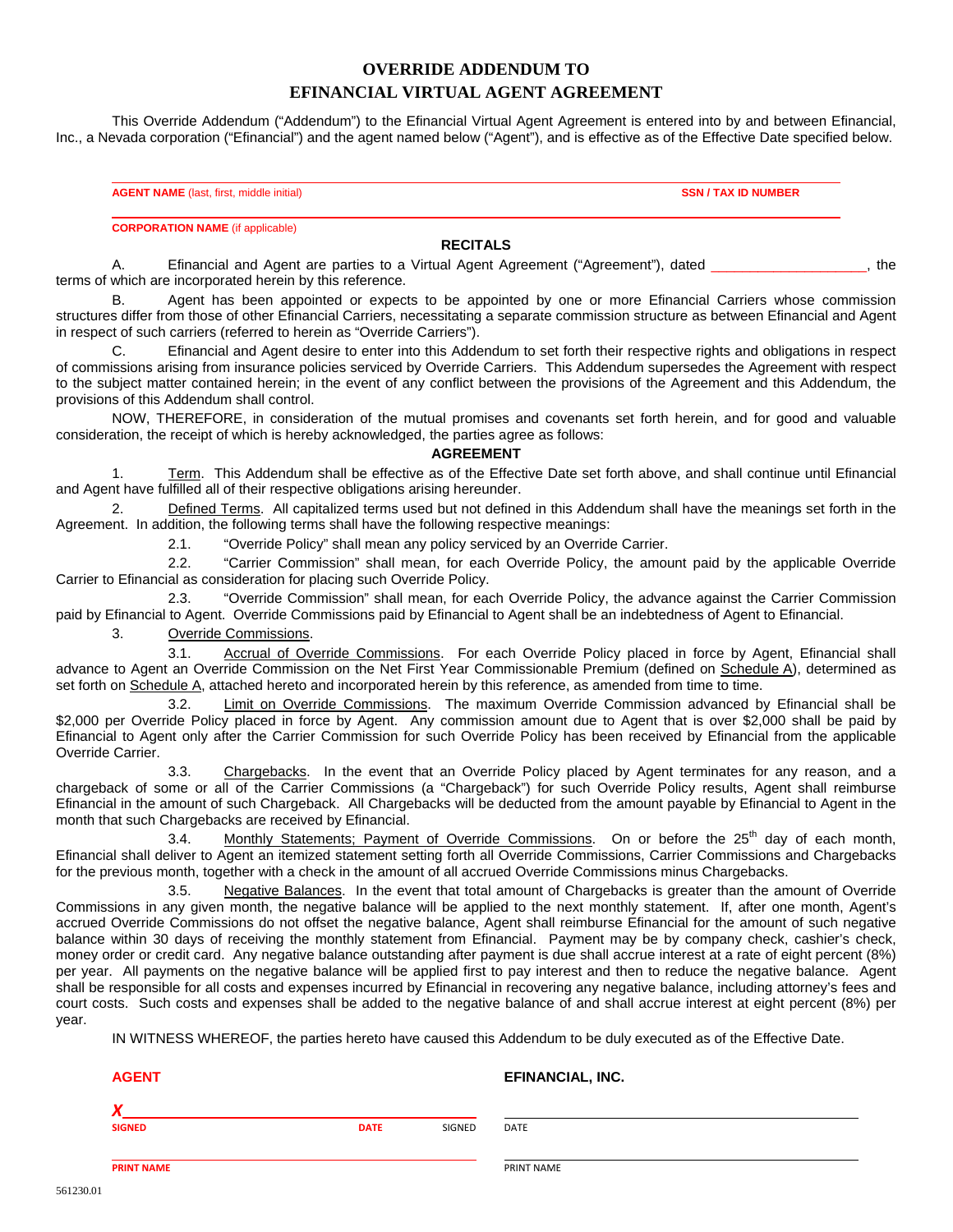

# **ALISS QUOTE**

# **Efinancial**

**TO** 

3310 146th Place SE, Suite B, Bellevue WA 98007 **Phone & Fax: 866-851-6373 email: MattM@Efinancial.net**

| SALESPERSON:            | Matt Mesaros            |
|-------------------------|-------------------------|
| OUOTE:                  |                         |
| $\overline{DATF}$ :     |                         |
| OUOTE EXPIRATION DATE : | 5 DAYS AFTER OUOTE DATE |

| Name:            | Phone: |
|------------------|--------|
| Address:         |        |
| City, State Zip: |        |
| Email:           |        |



| SALESPERSON | <b>PAYMENT TERMS</b> | <b>PAYMENT METHOD</b>                      |
|-------------|----------------------|--------------------------------------------|
|             | Due Upon Receipt     | Monthly or Annual with<br>Pre-Pay Discount |

| <b>QTY</b> | ITEM#          | <b>DESCRIPTION</b>                                                                             | <b>UNIT PRICE</b> | <b>ANNUAL PRICE</b> |
|------------|----------------|------------------------------------------------------------------------------------------------|-------------------|---------------------|
|            | <b>ALISS-1</b> | <b>Automated Life Insurance Sales System License</b><br>\$60 per MONTH per ALISS User Account. | \$60              | \$720               |
|            | A-Set-1        | <b>ALISS One-Time Setup Fee \$150</b><br>per ALISS User Account                                | \$150             | \$150               |
|            | A-VA-CR        | <b>VIRTUAL AGENT SET-UP FEE CREDIT</b><br>(You Save \$150! Per Virtual Agent Account.)         | (\$150)           | (\$150)             |

**First Month First Year**

| (A) |                            | Sub-Total per ALISS User Account $\Rightarrow$ | \$210 \$60 | \$870 \$720 |
|-----|----------------------------|------------------------------------------------|------------|-------------|
| (B) |                            | Number of ALISS Users $\Rightarrow$            |            |             |
| (C) | $(A)$ x $(B)$ = TOTAL COST | <b>TOTAL COST =&gt;I</b>                       |            |             |

WA sales tax will be added to the amouint charged to WA residents.

#### **TERMS & CONDITIONS**

- The ALISS user account will be activated upon payment.

- Every new ALISS subscriber agrees to a 12 month contract with \$180.00 Early Termination Fee.

- ALISS license(s) renews automatically on the anniversary date, unless notified otherwise in writing.

| Agents Ordering New ALISS User Accounts (Please Print Clearly.)                 |  |  |  |  |  |  |
|---------------------------------------------------------------------------------|--|--|--|--|--|--|
|                                                                                 |  |  |  |  |  |  |
|                                                                                 |  |  |  |  |  |  |
| For additional users attach separate pages referencing this quotation and date. |  |  |  |  |  |  |

This is a quotation on the services named, subject to the conditions noted above: I Agree to the terms and conditions stated above and understand the agreement.

To accept this quotation, sign here and return: X\_\_\_\_\_\_\_\_\_\_\_\_\_\_\_\_\_\_\_\_\_\_\_\_\_\_\_\_\_\_\_\_\_\_\_\_\_\_\_\_\_\_\_ Date:\_\_\_\_\_\_\_\_\_\_\_\_\_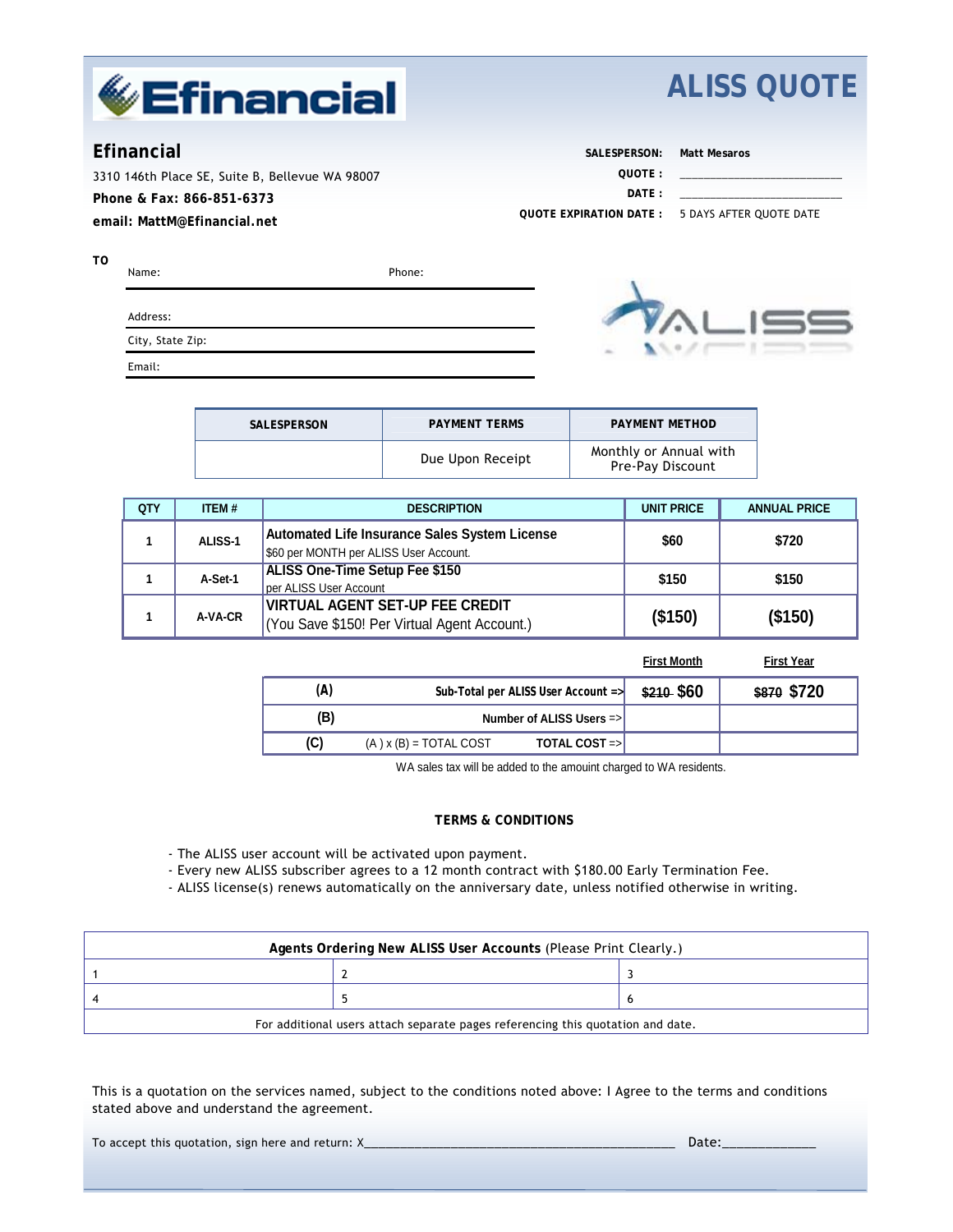# **Efinancial**

# **ALISS PAYMENT**

\_\_\_\_\_\_\_\_\_\_\_\_\_\_\_\_\_\_\_\_\_\_\_\_\_\_\_ \_\_\_\_\_\_\_\_\_\_\_\_\_\_\_\_\_\_\_\_\_\_\_\_\_\_\_

**Efinancial** 

3310 146th Place SE, Suite B, Bellevue WA 98007 **Phone & Fax: 866-851-6373 email: MattM@Efinancial.net**

**SALESPERSON: Matt Mesaros** 

**QUOTE :** 

**DATE :** 

**QUOTE EXPIRATION DATE :**  5 DAYS AFTER QUOTE DATE

**Fiduciary Information** 

| Fiduciary's Name        | (Last, First & MI) |                 |  |
|-------------------------|--------------------|-----------------|--|
| Complete Street Address |                    |                 |  |
| City, State & Zip Code  |                    |                 |  |
| Social Security #       |                    | Office<br>Phone |  |
| Cell Phone Number       |                    | Fax Number      |  |
| Email                   |                    |                 |  |

I have read and agree to the ALISS License Agreement posted on www.Efinancial.net and understand as the fiduciary I am responsible for the initial and ongoing fees of any ALISS users I may add to my ALISS account. The initial billing for each new user account includes both the setup fee and first month's subscription fee. Subsequent monthly billings will occur on the regular Efinancial monthly billing cycles. I may cancel my ALISS subscription at any time subject to a \$180 Early Termination Fee per each terminated user account.

**Payment Information and Authorization** 

|                                                                                                                                                                                                                                                                                                                                                                                                                                                                                                |                      | Bill card on file (last 4 digits)                                            | x<br>Authorized Signature     |                                                                                                                                                                                                                                                                                                                                                                                                                                                               |                                                               | Date          |  |
|------------------------------------------------------------------------------------------------------------------------------------------------------------------------------------------------------------------------------------------------------------------------------------------------------------------------------------------------------------------------------------------------------------------------------------------------------------------------------------------------|----------------------|------------------------------------------------------------------------------|-------------------------------|---------------------------------------------------------------------------------------------------------------------------------------------------------------------------------------------------------------------------------------------------------------------------------------------------------------------------------------------------------------------------------------------------------------------------------------------------------------|---------------------------------------------------------------|---------------|--|
| <b>Credit Card Payment Authorization</b><br>I authorize Efinancial L.L.C. to initiate recurring electronic debit<br>entries from my account indicated below for the payment of my<br>ALISS set-up and user fees. I understand I will receive a notice<br>from Efinancial if the amount changes. I acknowledge that the<br>origination of ACH trans-actions to my account must comply with<br>the provisions of U.S. law. This authority will remain in effect<br>until I cancel it in writing. |                      |                                                                              | until I cancel it in writing. | <b>Credit Card Payment Authorization</b><br>I authorize Efinancial L.L.C. to initiate recurring electronic debit<br>entries from my account indicated below for the payment of my<br>ALISS set-up and user fees. I understand I will receive a notice<br>from Efinancial if the amount changes. I acknowledge that the<br>origination of ACH trans-actions to my account must comply with<br>the provisions of U.S. law. This authority will remain in effect |                                                               |               |  |
| Account Type                                                                                                                                                                                                                                                                                                                                                                                                                                                                                   |                      | $\Box$ American Express $\Box$ Discover<br>$\Box$ Visa<br>$\Box$ Master Card |                               | <b>Account Type</b>                                                                                                                                                                                                                                                                                                                                                                                                                                           | $\Box$ American Express $\Box$ Discover<br>$\Box$ Master Card | $\Box$ Visa   |  |
| Name on Card                                                                                                                                                                                                                                                                                                                                                                                                                                                                                   |                      |                                                                              |                               | Name on Card                                                                                                                                                                                                                                                                                                                                                                                                                                                  |                                                               |               |  |
| Credit Card No.                                                                                                                                                                                                                                                                                                                                                                                                                                                                                |                      |                                                                              |                               | Credit Card No.                                                                                                                                                                                                                                                                                                                                                                                                                                               |                                                               |               |  |
| <b>Expiration Date</b>                                                                                                                                                                                                                                                                                                                                                                                                                                                                         |                      | Security Code                                                                |                               | <b>Expiration Date</b>                                                                                                                                                                                                                                                                                                                                                                                                                                        |                                                               | Security Code |  |
| <b>Billing Address</b>                                                                                                                                                                                                                                                                                                                                                                                                                                                                         |                      |                                                                              |                               | <b>Billing Address</b>                                                                                                                                                                                                                                                                                                                                                                                                                                        |                                                               |               |  |
|                                                                                                                                                                                                                                                                                                                                                                                                                                                                                                | City, State & Zip    |                                                                              |                               | City, State & Zip                                                                                                                                                                                                                                                                                                                                                                                                                                             |                                                               |               |  |
| x                                                                                                                                                                                                                                                                                                                                                                                                                                                                                              | Authorized Signature |                                                                              | Date                          | x<br>Authorized Signature                                                                                                                                                                                                                                                                                                                                                                                                                                     |                                                               | Date          |  |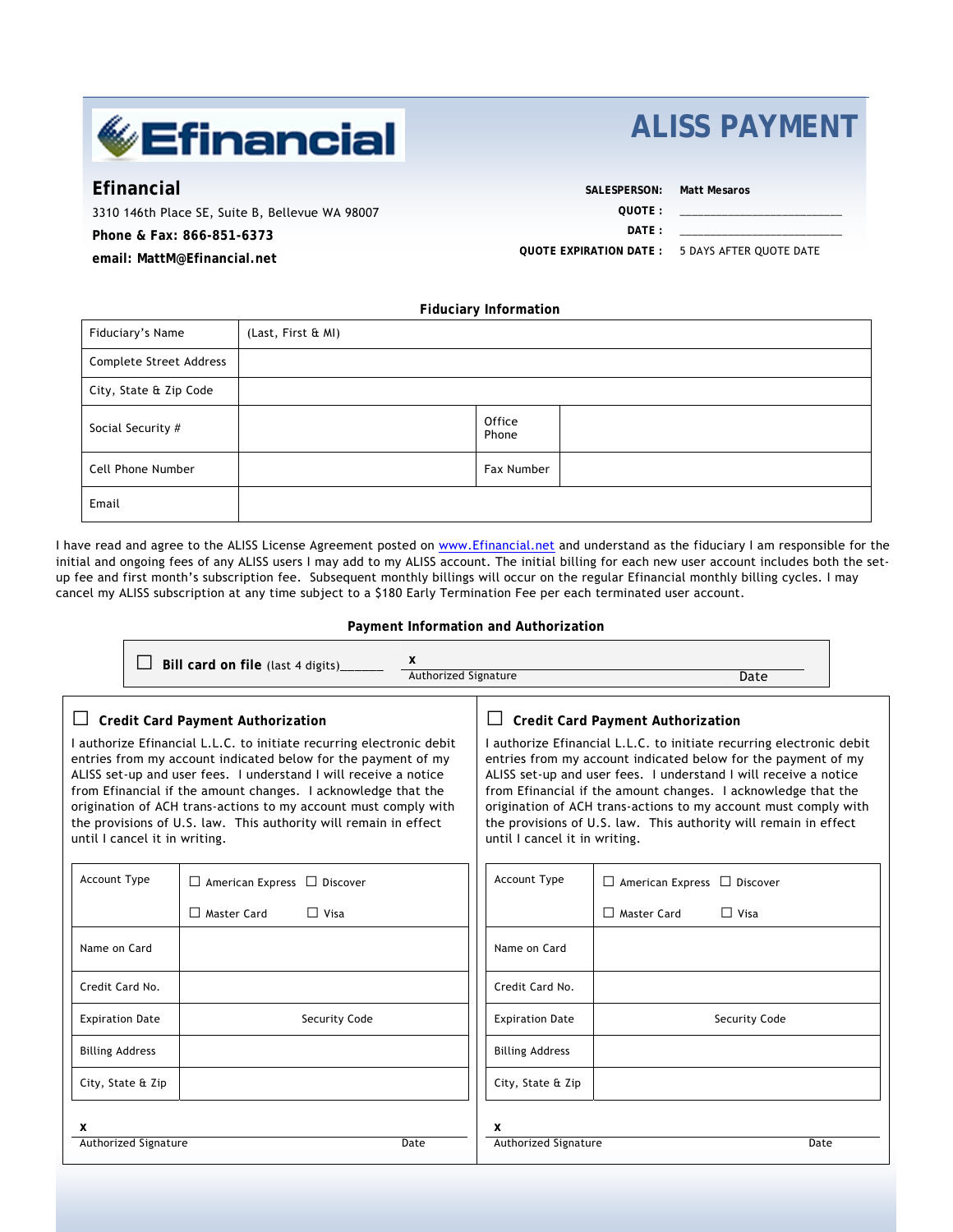

**Efinancial**  3310 146th Place SE, Suite B, Bellevue WA 98007 **Phone & Fax: 866-851-6373 email: MattM@Efinancial.net**

# **ALISS SIGNATURE**

**SALESPERSON: Matt Mesaros QUOTE : DATE : QUOTE EXPIRATION DATE :**  5 DAYS AFTER QUOTE DATE \_\_\_\_\_\_\_\_\_\_\_\_\_\_\_\_\_\_\_\_\_\_\_\_\_\_\_ \_\_\_\_\_\_\_\_\_\_\_\_\_\_\_\_\_\_\_\_\_\_\_\_\_\_\_

# **ALISS Signature Template**

(Please Print Your Name Clearly): \_\_\_\_\_\_\_\_\_\_\_\_\_\_\_\_\_\_\_\_\_\_\_\_\_\_\_\_\_\_\_\_\_

- **1. Use BLACK ink.**
- **2. Sign your name INSIDE each box.**
- **3. PICK the signature you like best.**

| Upload this signature | Upload this signature |
|-----------------------|-----------------------|
|                       |                       |
|                       |                       |
|                       |                       |
|                       |                       |
| Upload this signature | Upload this signature |
|                       |                       |
|                       |                       |
|                       |                       |

The signature you choose will be used by ALISS to sign all your life insurance applications.